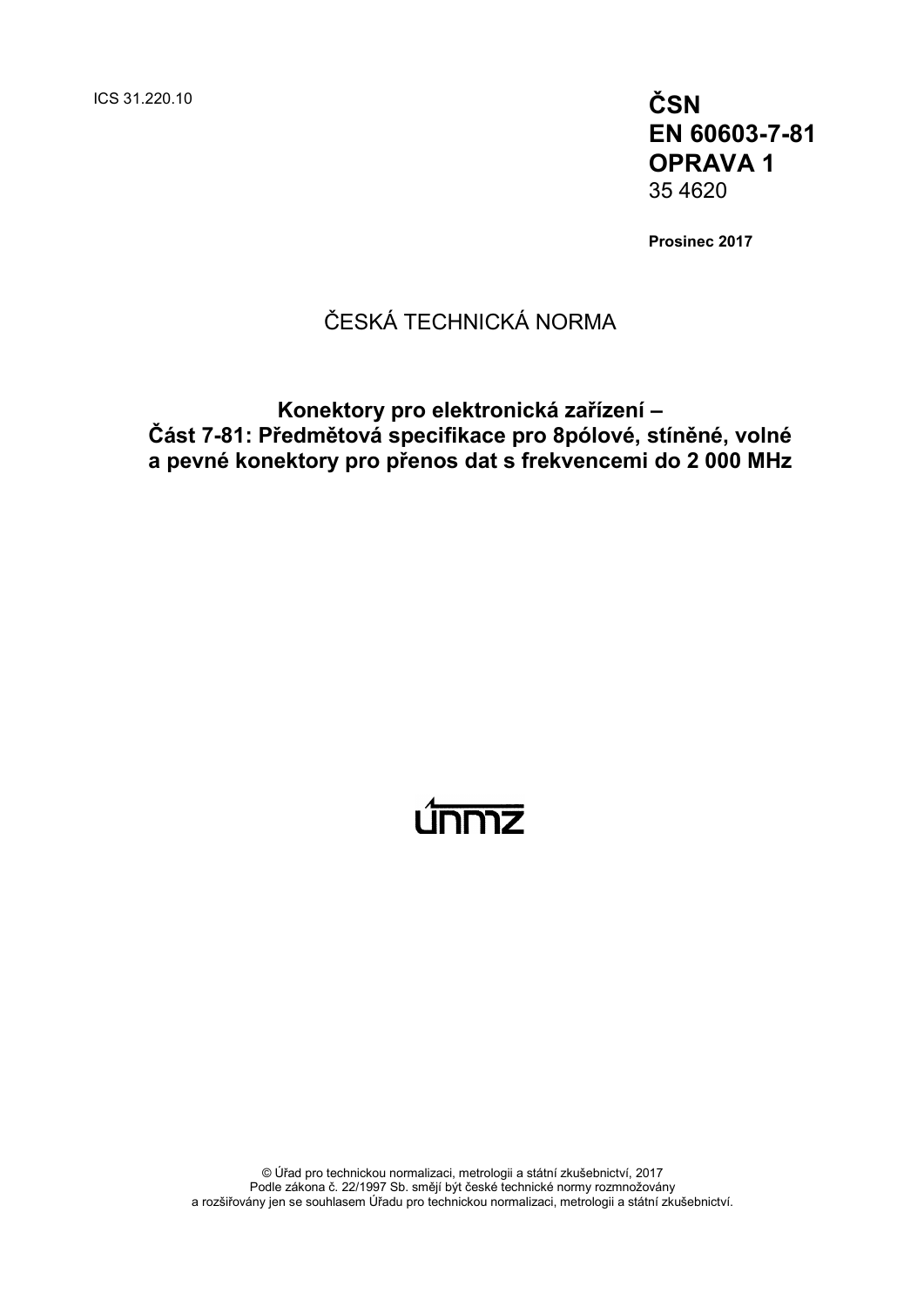ČSN EN 60603-7-81/Opr. 1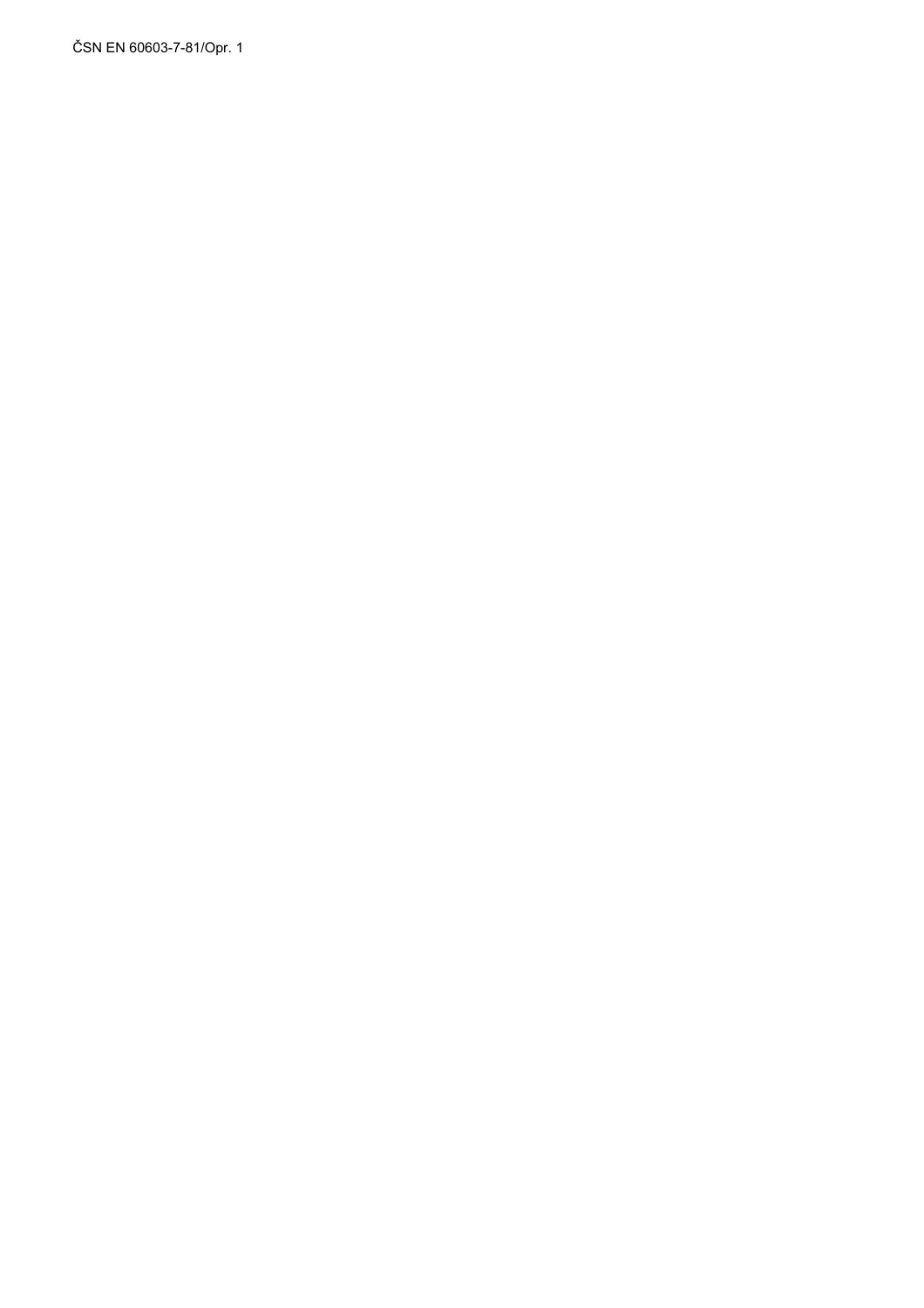# EUROPEAN STANDARD NORME EUROPÉENNE EUROPÄISCHE NORM

# **EN 60603-7-81:2016/AC:2017- 07**

July 2017

ICS 31.220.10

English Version

### Connectors for electronic equipment - Part 7-81: Detail specification for 8-way, shielded, free and fixed connectors, for data transmissions with frequencies up to 2 000 MHz (IEC 60603-7-81:2015/COR 1:2017)

Connecteurs pour équipements électroniques - Partie 7-81: Spécification particulière pour les fiches et les embases blindées à 8 voies pour la transmission de données à des fréquences jusqu'à 2 000 MHz (IEC 60603-7-81:2015/COR 1:2017)

 Steckverbinder für elektronische Einrichtungen - Teil 7-81: Bauartspezifikation für geschirmte freie und feste Steckverbinder, 8polig, für Datenübertragungen bis 2 000 MHz

(IEC 60603-7-81:2015/COR 1:2017)

This corrigendum becomes effective on 21 July 2017 for incorporation in the English language version of the EN.



European Committee for Electrotechnical Standardization Comité Européen de Normalisation Electrotechnique Europäisches Komitee für Elektrotechnische Normung

**CEN-CENELEC Management Centre: Avenue Marnix 17, B-1000 Brussels** 

© 2017 CENELEC All rights of exploitation in any form and by any means reserved worldwide for CENELEC Members.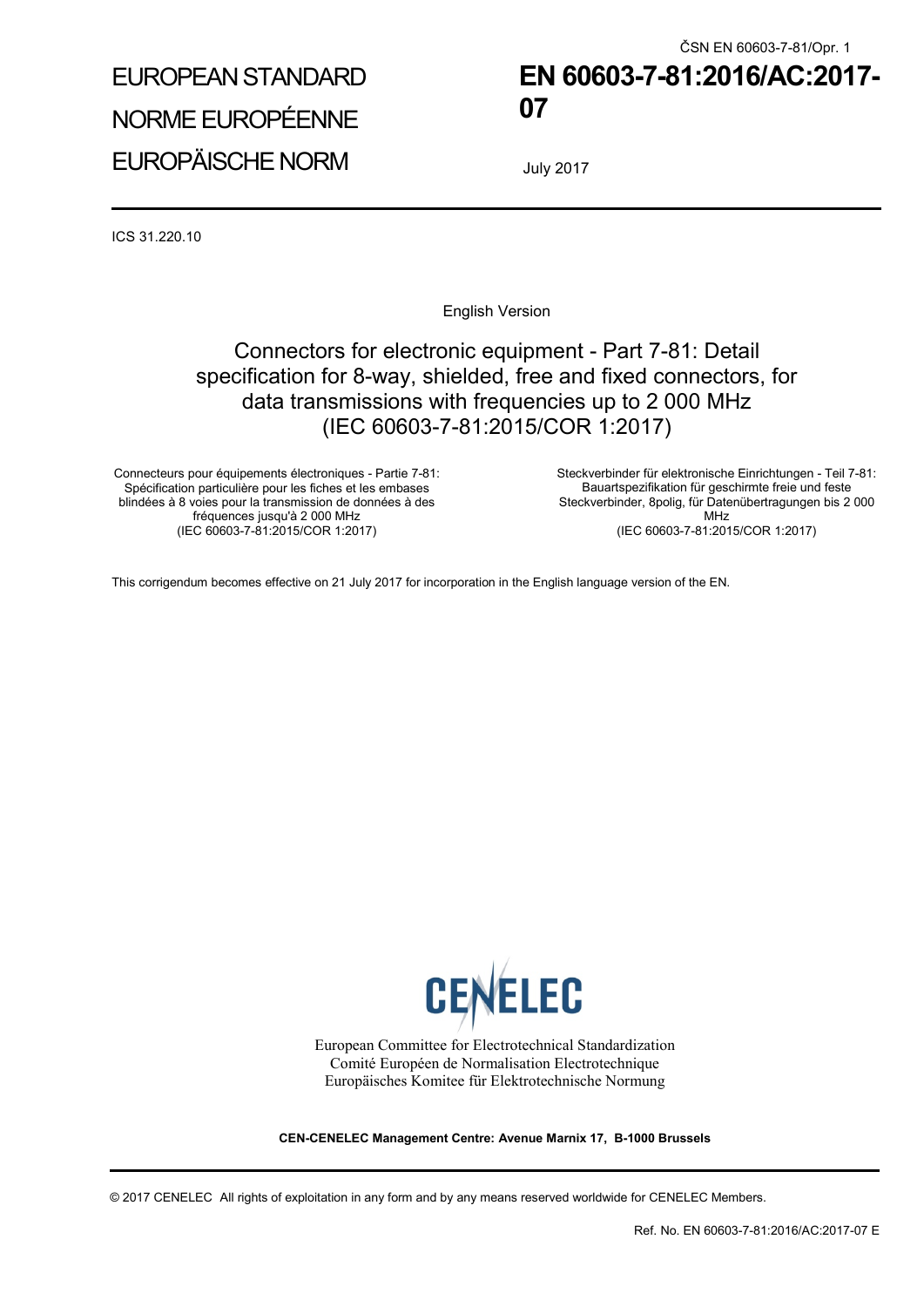EN 60603-7-81:2016/AC:2017-07

ČSN EN 60603-7-81/Opr. 1

#### **Endorsement notice**

The text of the corrigendum IEC 60603-7-81:2015/COR 1:2017 was approved by CENELEC as EN 60603-7-81:2016/AC:2017-07 without any modification.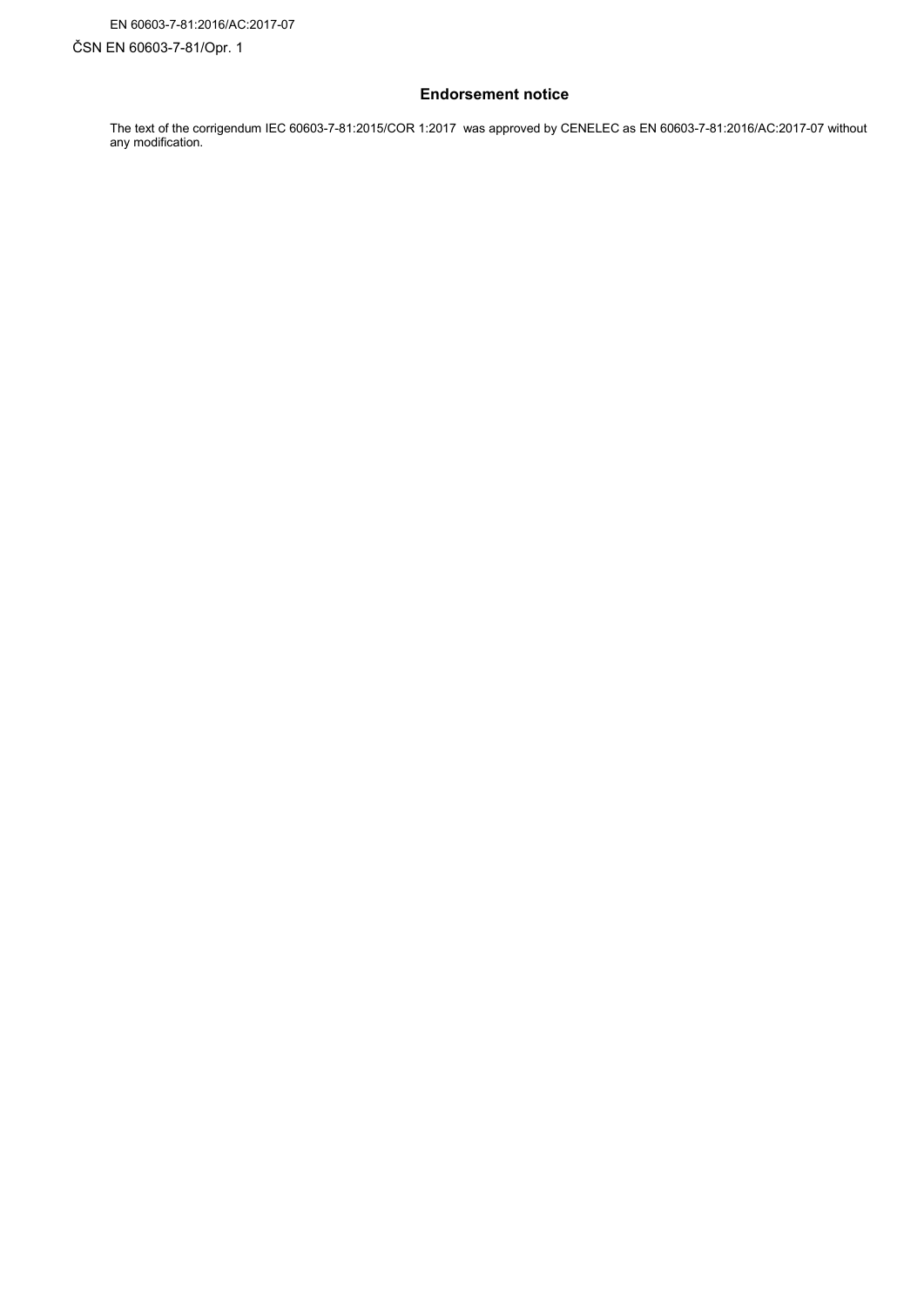IEC 60603-7-81:2015/COR1:2017 – 1 – © IEC 2017

## INTERNATIONAL ELECTROTECHNICAL COMMISSION COMMISSION ÉLECTROTECHNIQUE INTERNATIONALE

 $\overline{\phantom{a}}$  . The set of the set of the set of the set of the set of the set of the set of the set of the set of the set of the set of the set of the set of the set of the set of the set of the set of the set of the set o

**IEC 60603-7-81 (Edition 1.0 2015-12)** 

**Connectors for electronic equipment –** 

**IEC 60603-7-81 (Édition 1.0 2015-12)** 

**Connecteurs pour équipements électroniques –** 

**Part 7-81 : Detail specification for 8-way, shielded, free and fixed connectors, for data transmissions with frequencies up to 2 000 MHzX** 

**Partie 7-81: Spécification particulière pour les fiches et les embases blindées, à 8 voies pour la transmission de données à des fréquences jusqu'à 2 000** 

#### **CORRIGENDUM 1**

Corrections to the French version appear after the English text.

Les corrections à la version française sont données après le texte anglais.

English language version

Page 13, clause 6.3.12

Instead of:

All types:  $\geq 85-20$ log (f/100) dB, from 30 MHz to 2 000 MHz

Replace with:

All types: > 85–20log (f) dB, from 30 MHz to 2 000 MHz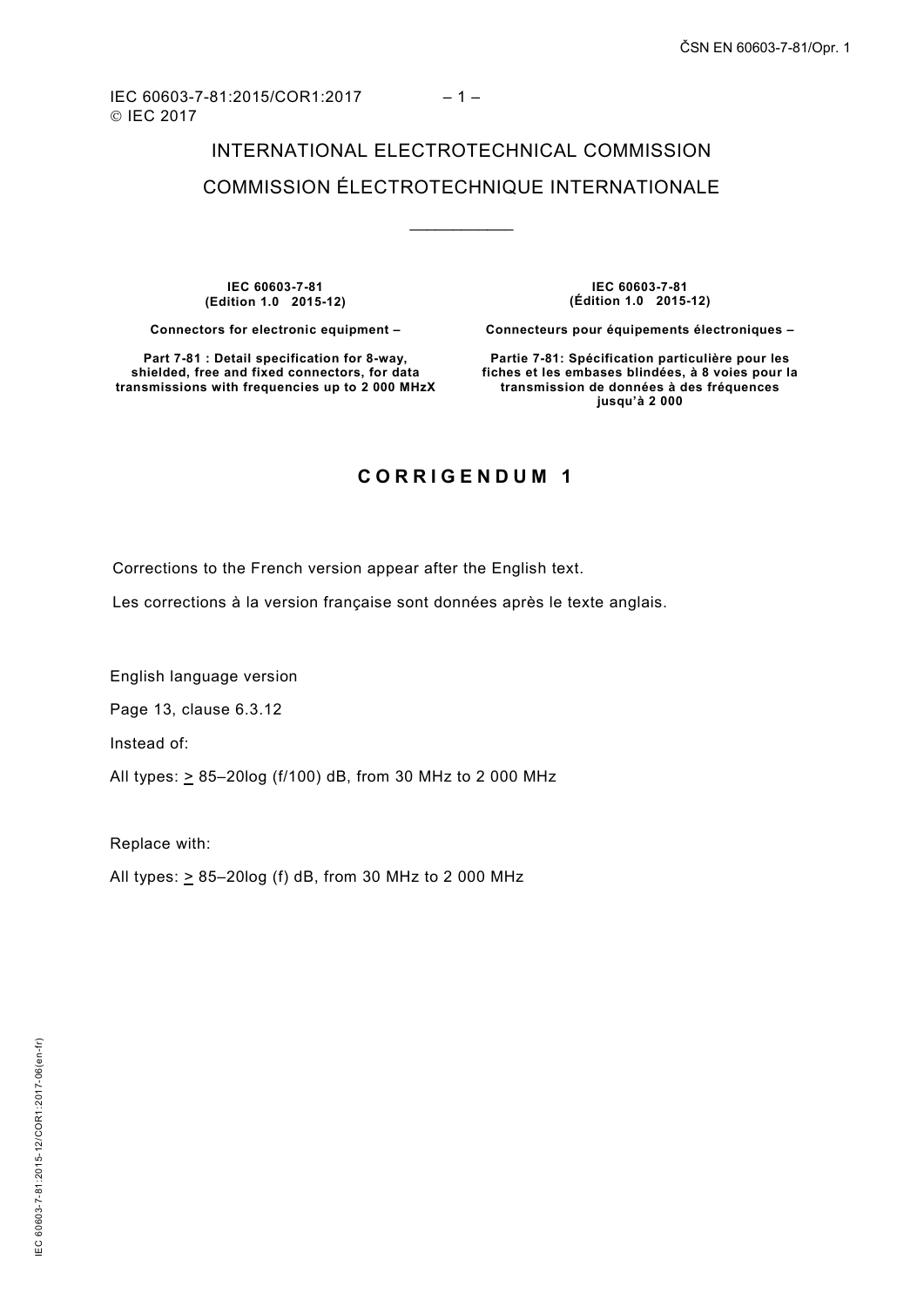Corrections à la version française:

Page 29, clause 6.3.12

Au lieu de :

Tous les types:  $\geq 85-20$ log (f/100) dB, de 30 MHz à 2 000 MHz

Remplacer :

Tous les types:  $\geq$  85-20log (f) dB, de 30 MHz á 2 000 MHz